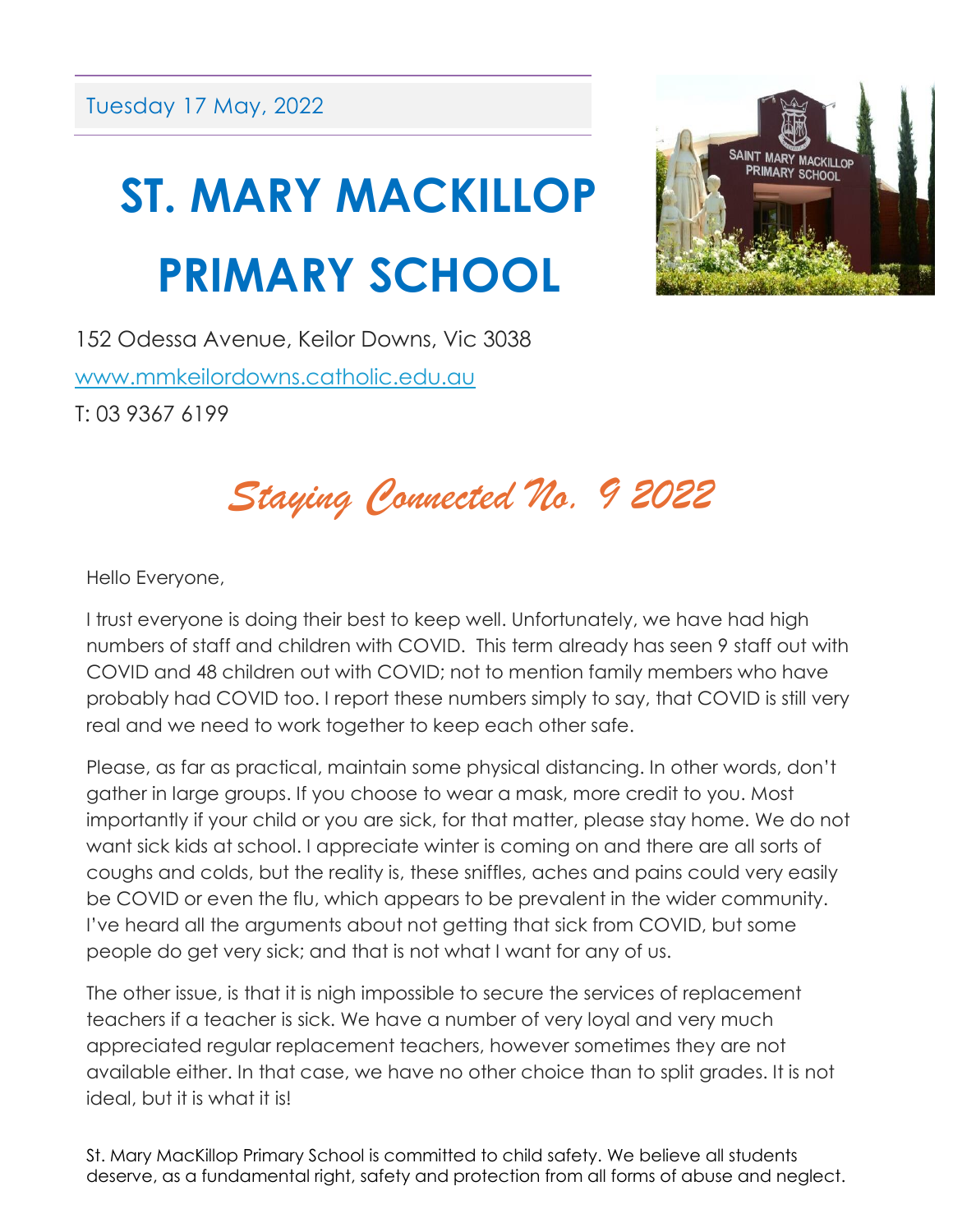#### **Please, let's work together to keep everyone safe from illness.**

*Please see below for some new guidelines regarding the use of RATS.*

#### **SCHOOL CLOSURE**

Friday week ago, we held our first school closure, where we examined three spheres of Catholic schooling, within the context of our school. Those spheres being, Student Well-Being, Leadership and Management and School Community. It was a very valuable process.

**NEXT TUESDAY 24 MAY the school is closed again to all students** as all staff examine the remaining spheres of Catholic schooling, being; The Religious Dimension and Learning and Teaching.

I apologise for another school closure so close to the last school closure, but these days are set by MACS staff who work with us in analysing data. In short, this whole process is about school improvement. We want SMMPS to be the best school it can be for your children and each other.

#### **I do sincerely appreciate your support.**

You may recall completing yearly surveys. These surveys, Melbourne Archdiocese Catholic School Improvement Surveys (MACSIS), provide perception data from staff, parents and children in Years 4-6 on how they see their school, based on a number of descriptors**. I am very proud to report that our overall positivity score was higher than the MACS average score for other schools in all surveys.** I am proud to lead such a wonderfully positive school.

#### **PREP 2023 Meetings**

We are currently meeting with prospective families for Prep 2023. Numbers are looking strong for our planned 3 streams, i.e. 3 x Prep classes.

If you have not already let Kellie know you have a child to enrol in Prep 2023, please do so immediately. We want to look after existing families first.

As we move into the week, we look to St. Mary MacKillop for support and encouragement when she wrote,

#### *"May God bless and keep you all."* 16.05.1873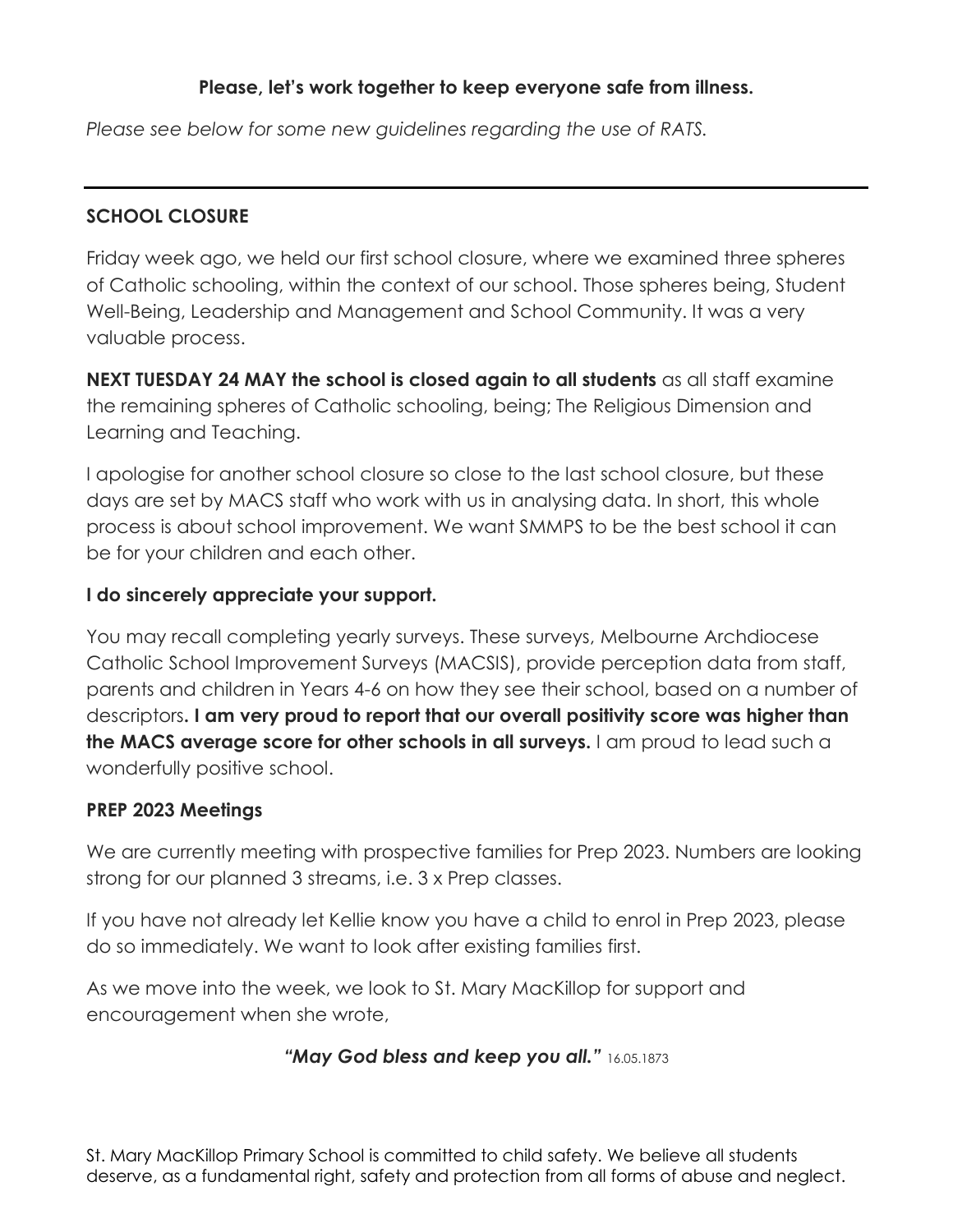God does truly bless us and is good to us.

Go well,

MWUnkey

#### **Anthony McCluskey**

#### **Principal**

#### **RATs**

RATs will continue to be distributed to you as they have been throughout this school year for the remainder of this term.

However, from Monday 23 May 2022, it is not required that your child completes a RAT twice a week as previously advised.

RATs will continue to be required by students who are household contacts to attend school (five negative tests over a seven-day period) or who have symptoms.

The ongoing supply of RATs to families in our school will ensure that parents and carers have tests should they need them if their child is a household contact or has symptoms.

Families must continue to notify the Department of Health and the school if their child returns a positive RAT result. Additionally, you should inform us if any of your children are household contacts.

#### **Thank you to all families who have gotten their child vaccinated. Vaccination continues to remain the best way to protect students and staff in our school.**

Getting vaccinated is easy and bookings can be done via the Department of Health's website [https://portal.cvms.vic.gov.au.](https://portal.cvms.vic.gov.au/) If you have any questions about the vaccines, I encourage you to speak to your GP or a health practitioner.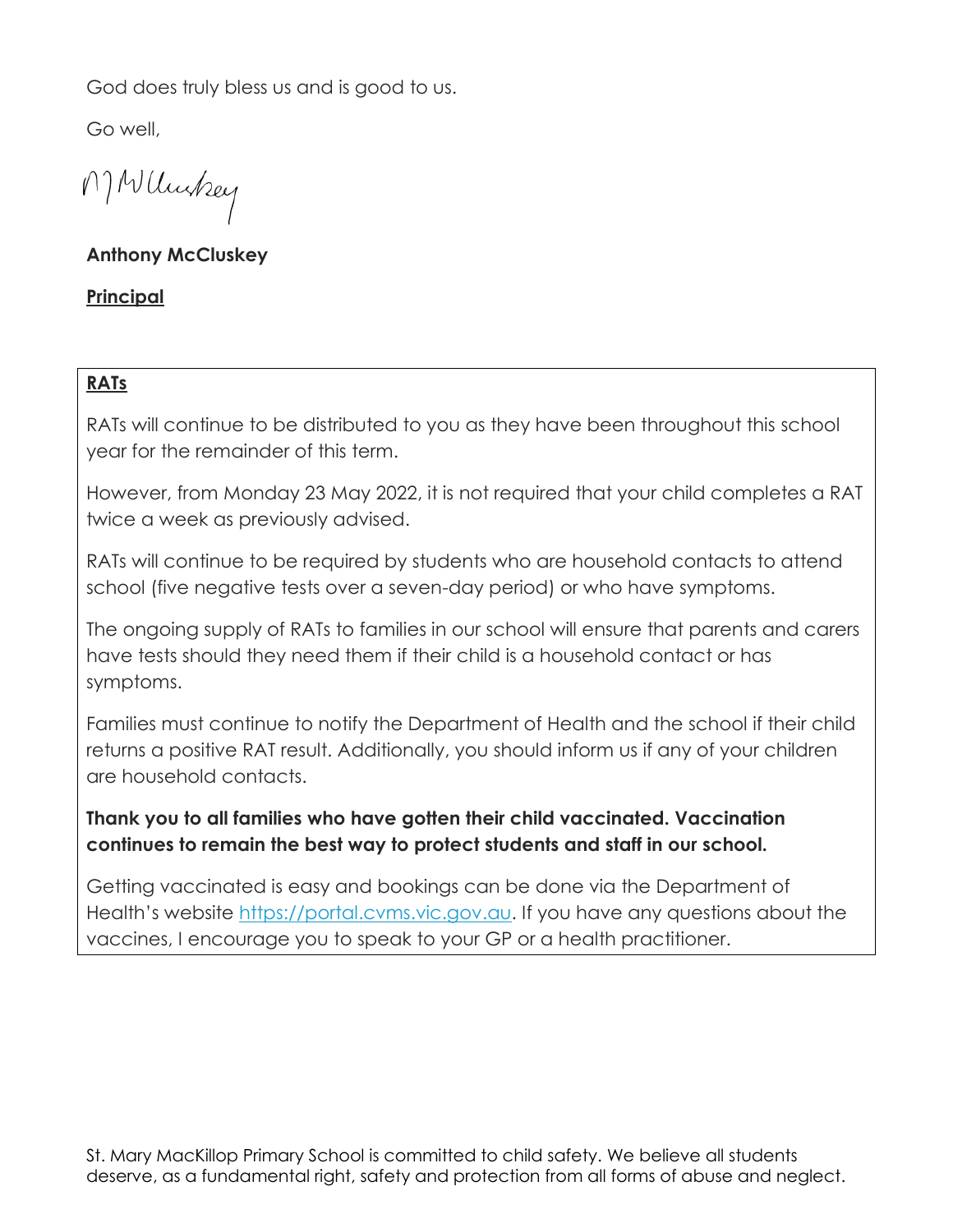# **PROTECT**

#### Everyone has the right to be safe and be protected from abuse.

No one should behave in a way that makes you feel unsafe or afraid, including anyone in your family, anyone at school or anywhere else in the community.

Tell a teacher or any adult at your school if you feel unsafe.





#### It's everyone's responsibility.

Adults at school must listen and respond to concerns about child abuse.

If you suspect abuse of any child or young person, you have a responsibility to report it, even if you are not sure.

**Further information & resources** www.education.vic.gov.au/protect



St. Mary MacKillop Primary School is committed to child safety. We believe all students deserve, as a fundamental right, safety and protection from all forms of abuse and neglect.